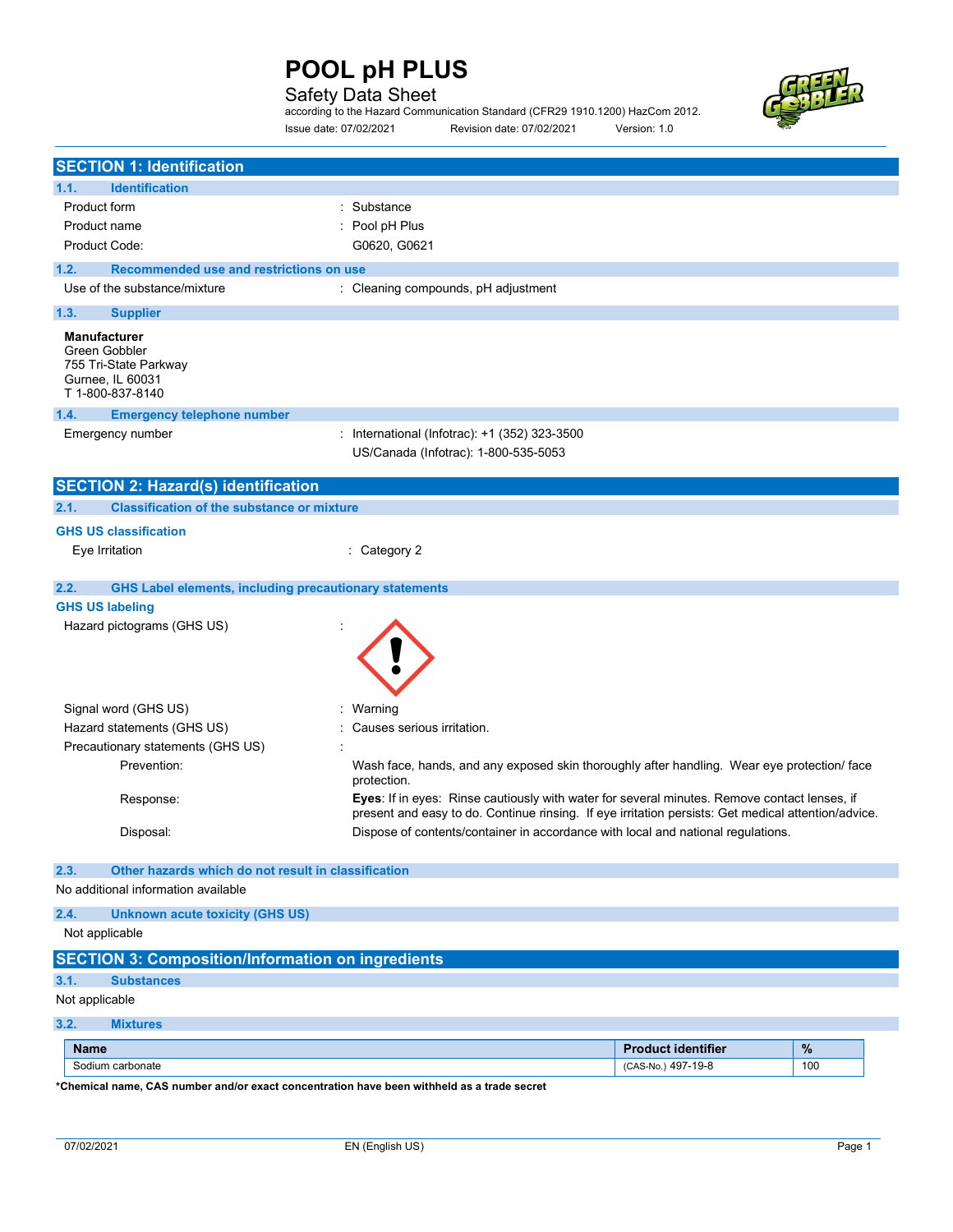### Safety Data Sheet

according to the Hazard Communication Standard (CFR29 1910.1200) HazCom 2012.

| <b>SECTION 4: First-aid measures</b>                                                |                                                                                                                                                                                                                                                                                                  |  |
|-------------------------------------------------------------------------------------|--------------------------------------------------------------------------------------------------------------------------------------------------------------------------------------------------------------------------------------------------------------------------------------------------|--|
| <b>Description of first aid measures</b><br>4.1.                                    |                                                                                                                                                                                                                                                                                                  |  |
| First-aid measures after inhalation                                                 | If breathing is difficult, remove victim to fresh air and keep at rest in a position comfortable for<br>breathing. Get medical advice/attention if you feel unwell.                                                                                                                              |  |
| First-aid measures after skin contact                                               | If skin irritation occurs: Wash skin with plenty of water. Obtain medical attention if irritation<br>persists.                                                                                                                                                                                   |  |
| First-aid measures after eye contact                                                | If in eyes: Rinse cautiously with water for several minutes. Remove contact lenses, if present<br>and easy to do. Continue rinsing. If eye irriation persists: Get medical attention/advice.                                                                                                     |  |
| First-aid measures after ingestion                                                  | Do not induce vomiting without medical advice. Never give anything by mouth to an<br>unconscious person. Get medical advice/attention if you feel unwell.                                                                                                                                        |  |
| 4.2.<br>Most important symptoms and effects (acute and delayed)                     |                                                                                                                                                                                                                                                                                                  |  |
| Symptoms/effects after eye contact                                                  | : Causes serious eye irritation. Symptoms may include discomfort or pain, excess blinking and<br>tear production. Severe overexposure can result marked redness and swelling of the<br>conjunctiva.                                                                                              |  |
| Immediate medical attention and special treatment, if necessary<br>4.3.             |                                                                                                                                                                                                                                                                                                  |  |
| Treat symptomatically                                                               |                                                                                                                                                                                                                                                                                                  |  |
| <b>SECTION 5: Fire-fighting measures</b>                                            |                                                                                                                                                                                                                                                                                                  |  |
| Suitable (and unsuitable) extinguishing media<br>5.1.                               |                                                                                                                                                                                                                                                                                                  |  |
| Suitable extinguishing media                                                        | : Use extinguishing agent suitable for type of surrounding fire.                                                                                                                                                                                                                                 |  |
| Unsuitable extinguishing media                                                      | : Do not use water jet.                                                                                                                                                                                                                                                                          |  |
|                                                                                     |                                                                                                                                                                                                                                                                                                  |  |
| 5.2.<br>Specific hazards arising from the chemical<br>Fire hazard                   | : Products of combustion may include, and are not limited to: Sodium oxide, Oxides of Carbon.                                                                                                                                                                                                    |  |
|                                                                                     |                                                                                                                                                                                                                                                                                                  |  |
| 5.3.<br>Special protective equipment and precautions for fire-fighters              |                                                                                                                                                                                                                                                                                                  |  |
| Protection during firefighting                                                      | : Keep upwind of fire. Wear full fire fighting turn-out gear (full Bunker gear) and respiratory<br>protection (SCBA).                                                                                                                                                                            |  |
| <b>SECTION 6: Accidental release measures</b>                                       |                                                                                                                                                                                                                                                                                                  |  |
| 6.1.<br>Personal precautions, protective equipment and emergency procedures         |                                                                                                                                                                                                                                                                                                  |  |
| General measures                                                                    | : Use personal protection recommended in Section 8. Isolate the hazard area and deny entry to<br>unnecessary and unprotected personnel.                                                                                                                                                          |  |
| 6.1.1.<br>For non-emergency personnel<br>No additional information available        |                                                                                                                                                                                                                                                                                                  |  |
| 6.1.2.<br>For emergency responders<br>No additional information available           |                                                                                                                                                                                                                                                                                                  |  |
| 6.2.<br><b>Environmental precautions</b>                                            |                                                                                                                                                                                                                                                                                                  |  |
| caused environmental pollution (sewers, waterways, soil or air).                    | Avoid dispersal or spilled material and runoff and contact with soil, waterways, drains and sewers. Inform the relevant authorities if the product has                                                                                                                                           |  |
| 6.3.<br>Methods and material for containment and cleaning up                        |                                                                                                                                                                                                                                                                                                  |  |
| For containment                                                                     | : Absorb and/or contain spill with inert material (sand, vermiculite or other appropriate material),<br>then place in suitable container. Avoid dispersal or spilled material and runoff and contact with<br>soil, waterways, drains and sewers. Wear recommended personal protective equipment. |  |
| Methods for cleaning up                                                             | : Sweep or shovel spills into appropriate container for disposal. Provide ventilation.                                                                                                                                                                                                           |  |
| <b>Reference to other sections</b><br>6.4.                                          |                                                                                                                                                                                                                                                                                                  |  |
| For further information refer to section 8: "Exposure controls/personal protection" |                                                                                                                                                                                                                                                                                                  |  |
| <b>SECTION 7: Handling and storage</b>                                              |                                                                                                                                                                                                                                                                                                  |  |
| <b>Precautions for safe handling</b><br>7.1.                                        |                                                                                                                                                                                                                                                                                                  |  |
| Precautions for safe handling                                                       | : Avoid contact with skin and clothing. Do not get in eyes. Avoid breathing<br>dust/fume/gas/mist/vapors/spray. Do not swallow. Handle and open container with care. When<br>using do not eat, drink or smoke.                                                                                   |  |
|                                                                                     | : Wash contaminated clothing before reuse. Always wash hands after handling the product.                                                                                                                                                                                                         |  |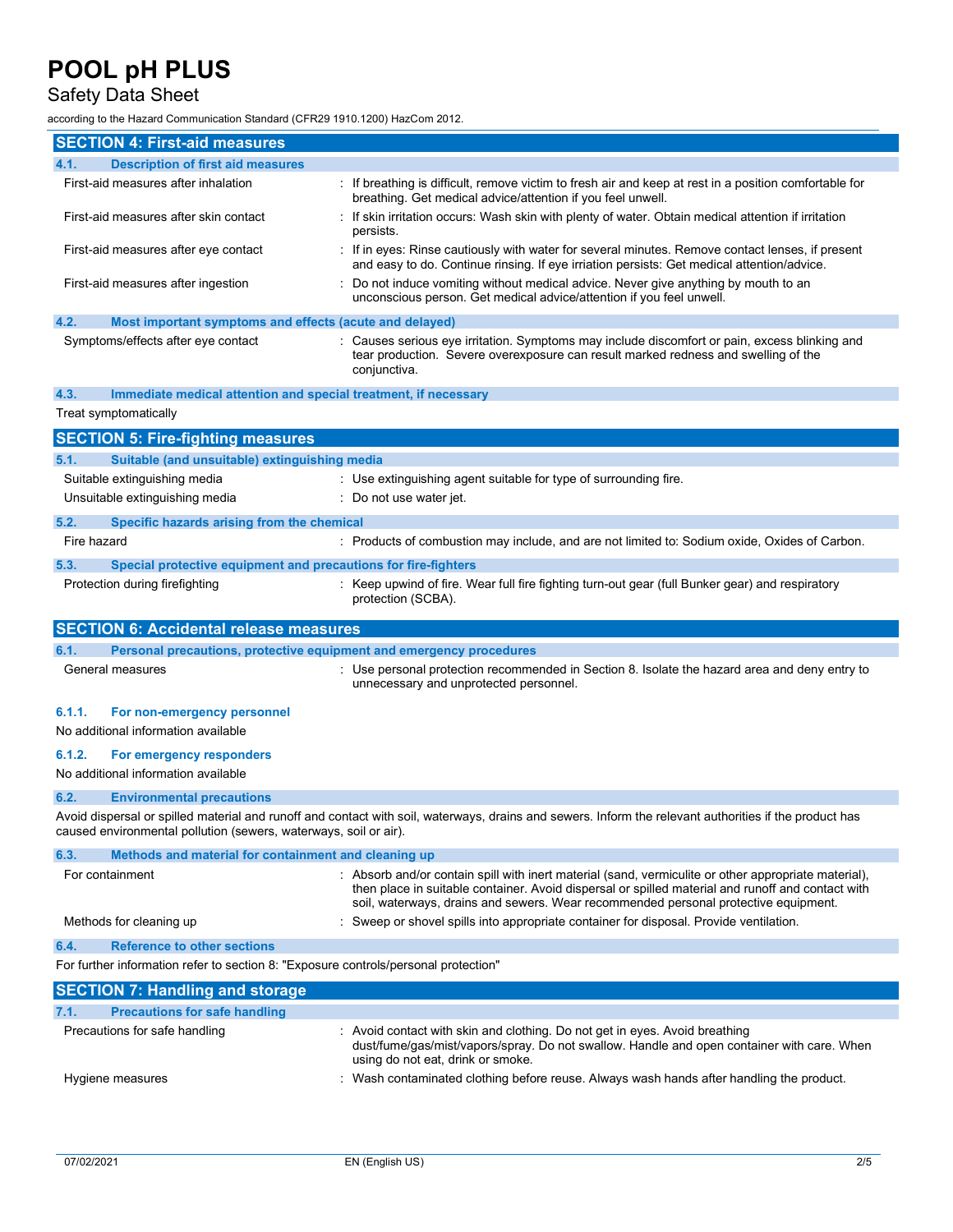#### Safety Data Sheet

according to the Hazard Communication Standard (CFR29 1910.1200) HazCom 2012.

#### 7.2. Conditions for safe storage, including any incompatibilities

Storage conditions **Storage conditions** : Keep out of the reach of children. Keep container tightly closed. Store in a dry, cool and well-

Acids.

SECTION 8: Exposure controls/personal protection

#### 8.1. Control parameters

This product, as supplied, does not contain any hazardous materials with occupational exposure limits established by the region specific regulatory bodies. Local nuisance dust standards apply.

ventilated place, out of direct sunlight. Incompatible with Aluminium, Powdered Aluminium,

| 8.2.<br>Appropriate engineering controls |                                                                                                                  |
|------------------------------------------|------------------------------------------------------------------------------------------------------------------|
| Appropriate engineering controls         | Ensure good ventilation of the work station. Provide readily accessible eye wash stations and<br>safety showers. |
| Environmental exposure controls          | : Avoid release to the environment.                                                                              |

#### 8.3. Individual protection measures/Personal protective equipment

#### Hand protection:

Wear protective gloves: Nitrile rubber or Neoprene gloves.

#### Eye protection:

Wear eye glasses with side shields or face shield.

#### Skin and body protection:

Wear suitable protective clothing.

#### Respiratory protection:

In case of insufficient ventilation, wear suitable respiratory equipment. Use a type N100 as a backup to engineering controls.

#### Other information:

Handle in accordance with good industrial hygiene and safety procedures.

| <b>SECTION 9: Physical and chemical properties</b>            |                      |
|---------------------------------------------------------------|----------------------|
| Information on basic physical and chemical properties<br>9.1. |                      |
| Physical state                                                | : Solid              |
| Appearance                                                    | : Granules/Powder    |
| Color                                                         | : White              |
| Odor                                                          | : None               |
| Odor threshold                                                | : No data available  |
| pH                                                            | : 11.4 (1% Solution) |
| Melting point                                                 | $: 851^{\circ}$ C    |
| Freezing point                                                | : No data available  |
| Boiling point                                                 | No data available    |
| Flash point                                                   | : Not applicable     |
| Relative evaporation rate (butyl acetate=1)                   | : No data available  |
| Flammability (solid, gas)                                     | : Not applicable.    |
| Vapor pressure                                                | : No data available  |
| Relative vapor density at 20 °C                               | : No data available  |
| Relative density                                              | : Not Available      |
| Solubility                                                    | : 212.5 g/L @ 20°C   |
| Partition coefficient n-octanol/water                         | : No data available  |
| Auto-ignition temperature                                     | : No data available  |
| Decomposition temperature                                     | $: 400^{\circ}$ C    |
| Viscosity, kinematic                                          | : No data available  |
| Viscosity, dynamic                                            | : No data available  |
| <b>Explosion limits</b>                                       | : No data available  |
|                                                               |                      |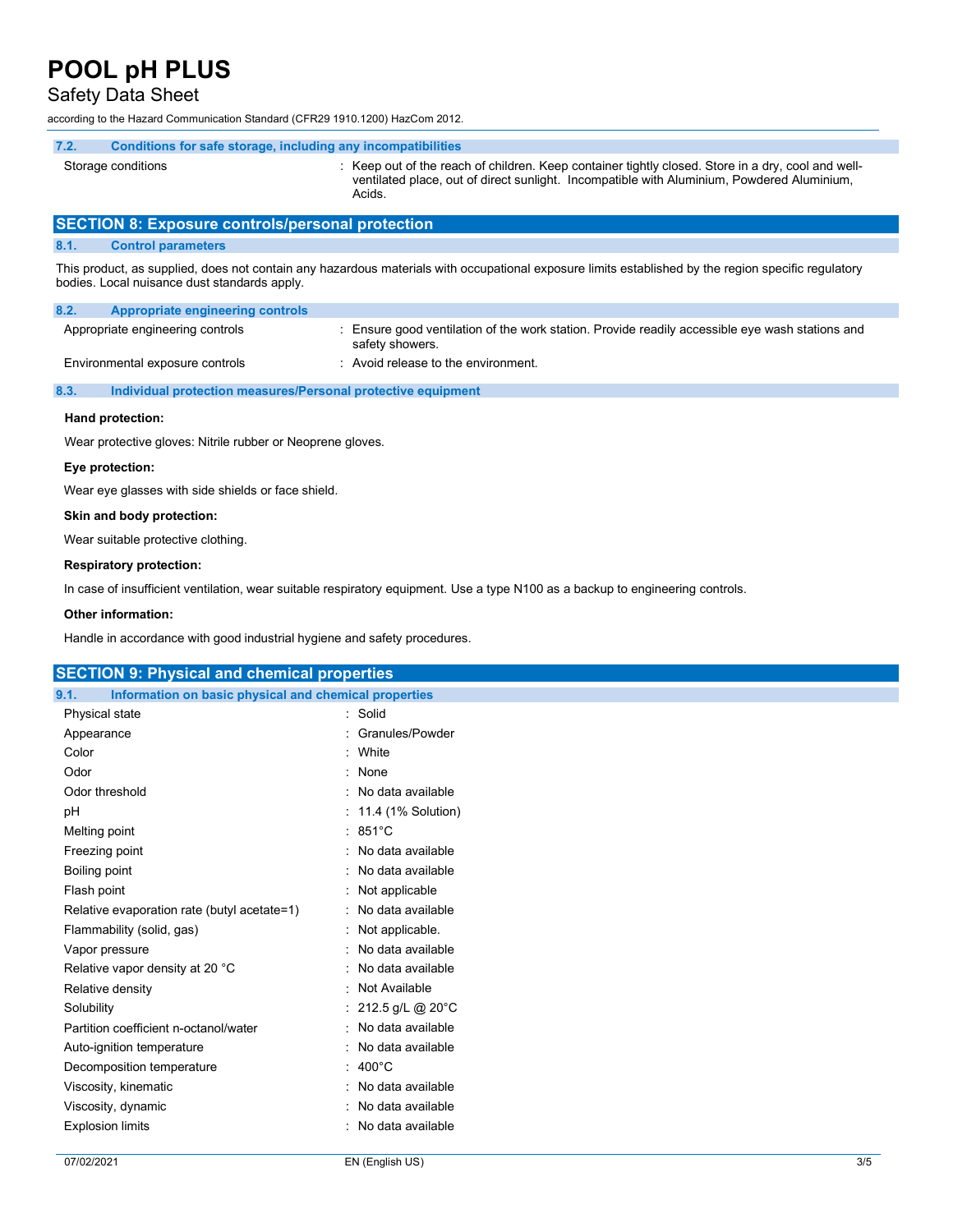### Safety Data Sheet

according to the Hazard Communication Standard (CFR29 1910.1200) HazCom 2012.

Acute toxicity (dermal) **Example 2** Control of the classified.

| Explosive properties | : No data available                                                                |
|----------------------|------------------------------------------------------------------------------------|
| Oxidizing properties | : No data available                                                                |
| Molecular weight     | 105.99                                                                             |
| Bulk density         | $0.86 - 1.12$ g/cm3 (Dense grades). $0.70 - 0.90$ g/cm <sup>3</sup> (Light Grades) |

#### 9.2. Other information

No additional information available

|       | <b>SECTION 10: Stability and reactivity</b>                               |
|-------|---------------------------------------------------------------------------|
| 10.1. | <b>Reactivity</b>                                                         |
|       | No dangerous reactions known under normal conditions of use.              |
| 10.2. | <b>Chemical stability</b>                                                 |
|       | Stable under normal conditions. Decomposes by reaction with strong acids. |
| 10.3. | <b>Possibility of hazardous reactions</b>                                 |
|       | None under normal processing.                                             |
| 10.4. | <b>Conditions to avoid</b>                                                |
|       | Exposure to moisture over prolonged periods.                              |
| 10.5. | <b>Incompatible materials</b>                                             |
|       | Aluminium. Powdered aluminium. Acids.                                     |
| 10.6. | <b>Hazardous decomposition products</b>                                   |
|       | Thermal decomposition may yield Sodium oxids and Oxides of Carbon.        |
|       | <b>SECTION 11: Toxicological information</b>                              |
| 11.1. | Information on toxicological effects                                      |
|       | : Not classified<br>Acute toxicity (oral)                                 |

| Acute toxicity (inhalation)         | : Not classified                                                                                                  |
|-------------------------------------|-------------------------------------------------------------------------------------------------------------------|
| Sodium carbonate (497-19-8)         |                                                                                                                   |
| LD50 oral (Rat)                     | 2,800 mg/kg                                                                                                       |
| LD50 dermal (Rabbit)                | > 2000 mg/kg                                                                                                      |
| LC50 Inhalation (Rat)               | $2.3$ mg/L                                                                                                        |
| Skin corrosion/irritation           | Not classified.                                                                                                   |
| Serious eye damage/irritation       | : Causes serious eye irritation.                                                                                  |
| Respiratory or skin sensitization   | : Not classified                                                                                                  |
| Germ cell mutagenicity              | : Not classified                                                                                                  |
| Carcinogenicity                     | : Not classified                                                                                                  |
| Reproductive toxicity               | : Not classified                                                                                                  |
| STOT-single exposure                | : Not classified                                                                                                  |
| STOT-repeated exposure              | : Not classified                                                                                                  |
| Aspiration hazard                   | : Not classified                                                                                                  |
| Viscosity, kinematic                | : No data available                                                                                               |
| Symptoms/effects after inhalation   | : Not a like route of exposure.                                                                                   |
| Symptoms/effects after skin contact | : May cause skin irritation. Repeated exposure may cause skin dryness or cracking.                                |
| Symptoms/effects after eye contact  | : Causes serious eye irritation. Symptoms may include discomfort or pain, excess blinking and<br>tear production. |
| Symptoms/effects after ingestion    | : May be harmful if swallowed. May cause gastrointestinal irritation, nausea, vomiting and<br>diarrhea.           |
| Other information                   | : Likely routes of exposure: ingestion, skin and eye.                                                             |

#### SECTION 12: Ecological information 12.1. Toxicity

| --------                    |                                                                |     |
|-----------------------------|----------------------------------------------------------------|-----|
| Sodium carbonate (497-19-8) |                                                                |     |
| LC50 - Fish [1]             | 300 mg/l (Exposure time: 96 hours – Species: Bluegill sunfish) |     |
| 07/02/2021                  | EN (English US)                                                | 4/5 |